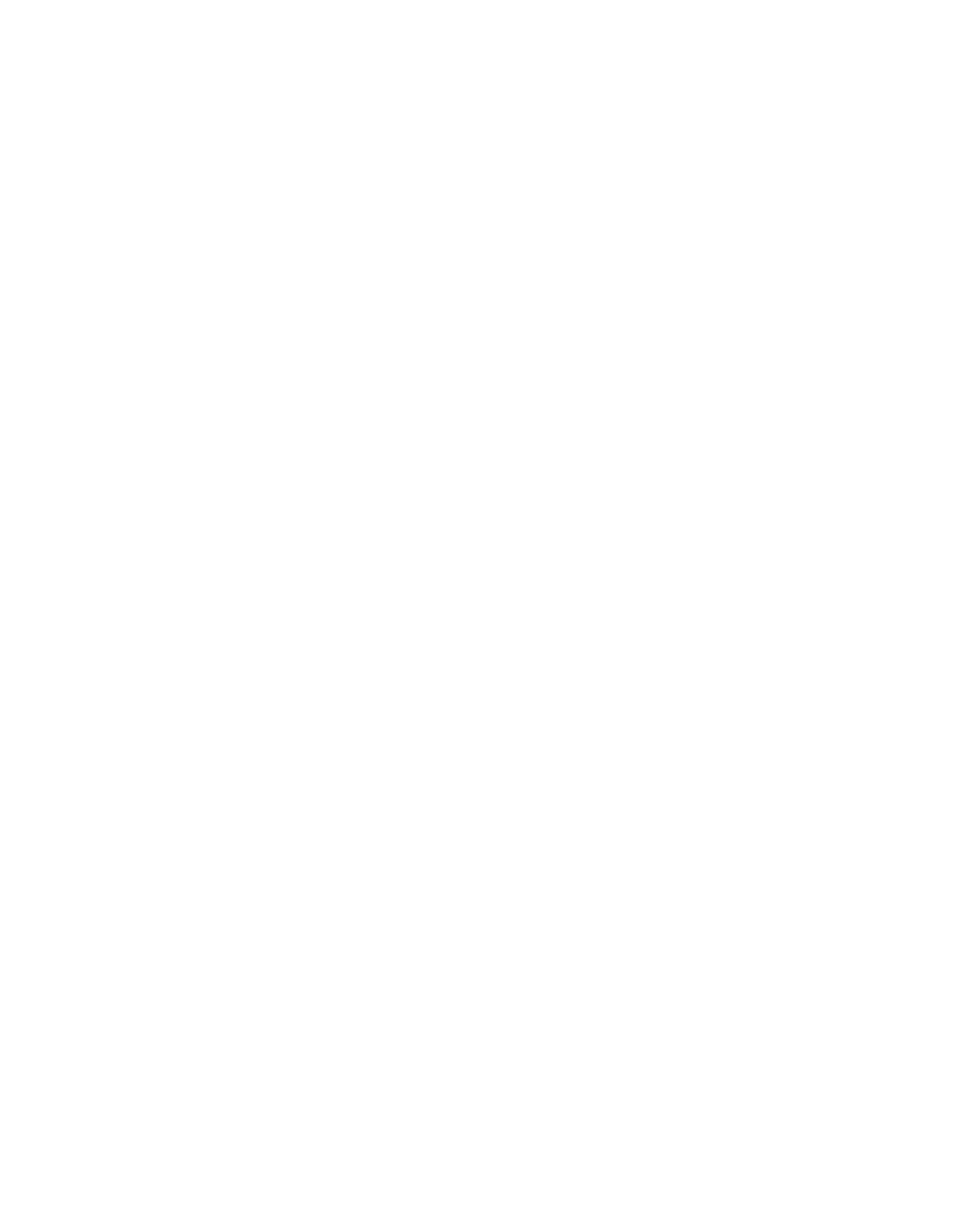### **Introduction**

IDEXX Quanti-Trays are designed to give quantitated bacterial counts of 100 mL samples using IDEXX Defined Substrate Technology reagent products. Add the reagent/sample mixture to a Quanti-Tray, seal it in a Quanti-Tray Sealer and incubate per the reagent instructions. Then count the number of positive wells and use the Most Probable Number (MPN) Table attached to determine the MPN.

### **Contents**

This package contains sterile 51-well Quanti-Trays.

#### **User Instructions**

1. Use one hand to hold a Quanti-Tray upright with the well side facing the palm.



4. Pour the reagent/sample mixture directly into the Quanti-Tray, avoiding contact with the foil tab. Allow foam to settle.



2. Squeeze the upper part of the Quanti-Tray so that the Quanti-Tray bends toward the palm.



5. Place the sample-filled Quanti-Tray onto the rubber tray carrier of the Quanti-Tray Sealer with the well side (plastic) of the Quanti-Tray facing down to fit into the carrier.



3. Open the Quanti-Tray by pulling the foil tab away from the well side. Avoid touching the inside of the foil or tray.



- 6. Seal according to the Quanti-Tray Sealer instructions.
- 7. Incubate according to reagent instructions.
- 8. Count positive wells and refer to the MPN table on the back of this instruction sheet to find the MPN.
- 9. Dispose of media in accordance with good laboratory practices.

**For Technical Assistance U.S./Canada 1-800-321-0207 or 1-207-556-4496 www.idexx.com/water**



IDEXX Laboratories, Inc. One IDEXX Drive Westbrook, Maine 04092 USA

English Version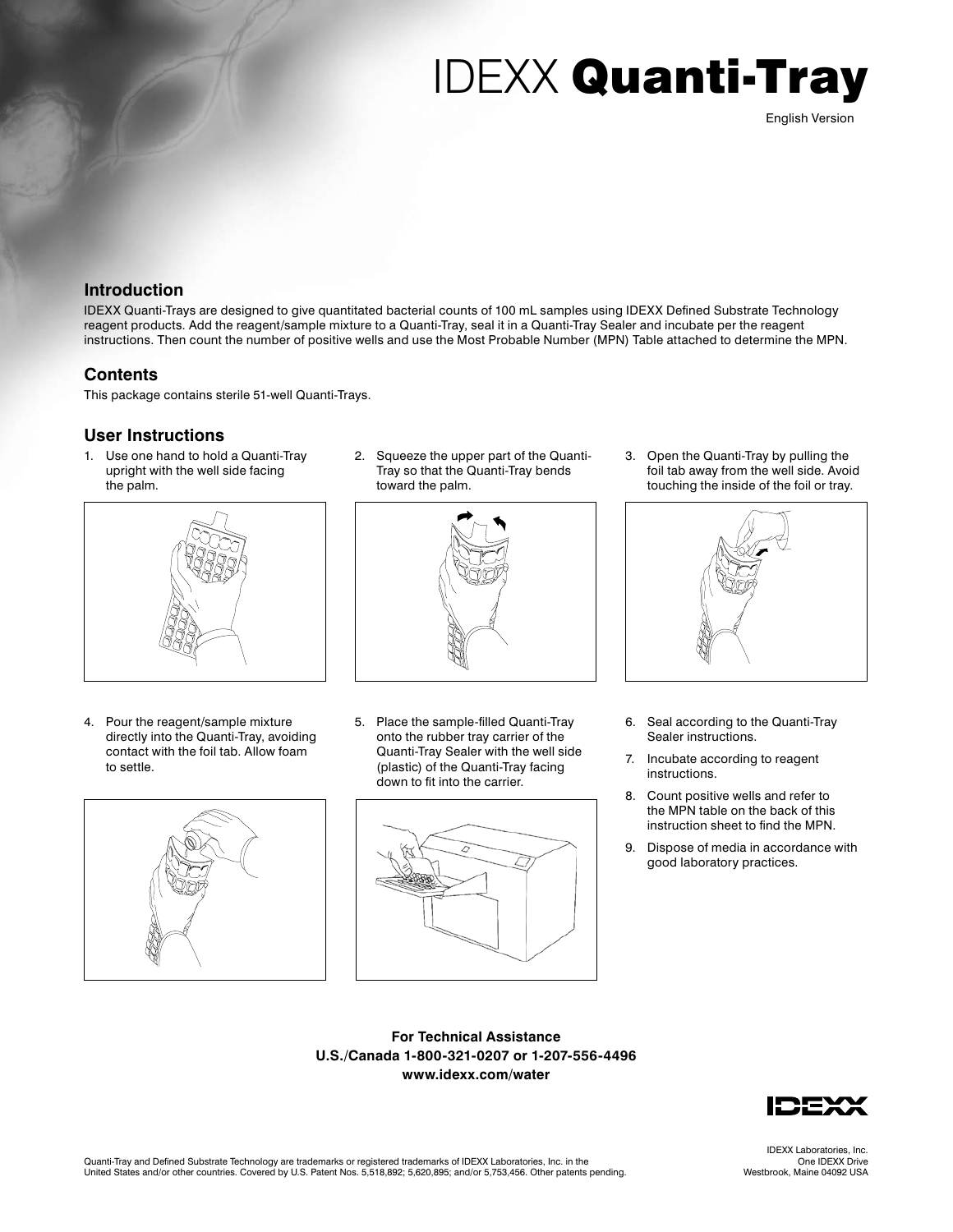### **51-Well Quanti-Tray MPN Table**

| No. of wells giving<br>positive reaction per<br>100 mL sample | Most Probable<br>Number (MPN) | 95% Confidence Limits |          |
|---------------------------------------------------------------|-------------------------------|-----------------------|----------|
|                                                               |                               | Lower                 | Upper    |
| $\mathsf 0$                                                   | < 1                           | 0.0                   | 3.7      |
| $\mathbf{1}$                                                  | 1.0                           | 0.3                   | 5.6      |
| 2                                                             | 2.0                           | 0.6                   | 7.3      |
| 3                                                             | 3.1                           | 1.1                   | 9.0      |
| 4                                                             | 4.2                           | 1.7                   | 10.7     |
| 5                                                             | 5.3                           | 2.3                   | 12.3     |
| 6                                                             | 6.4                           | 3.0                   | 13.9     |
| $\overline{7}$                                                | 7.5                           | 3.7                   | 15.5     |
| 8                                                             | 8.7                           | 4.5                   | 17.1     |
| 9                                                             | 9.9                           | 5.3                   | 18.8     |
| 10                                                            | 11.1                          | 6.1                   | 20.5     |
| 11                                                            | 12.4                          | 7.0                   | 22.1     |
| 12                                                            | 13.7                          | 7.9                   | 23.9     |
| 13                                                            | 15.0                          | 8.8                   | 25.7     |
| 14                                                            | 16.4                          | 9.8                   | 27.5     |
| 15                                                            | 17.8                          | 10.8                  | 29.4     |
| 16                                                            | 19.2                          | 11.9                  | 31.3     |
| 17                                                            | 20.7                          | 13.0                  | 33.3     |
| 18                                                            | 22.2                          | 14.1                  | 35.2     |
| 19                                                            | 23.8                          | 15.3                  | 37.3     |
| 20                                                            | 25.4                          | 16.5                  | 39.4     |
| 21                                                            | 27.1                          | 17.7                  | 41.6     |
| 22                                                            | 28.8                          | 19.0                  |          |
|                                                               |                               |                       | 43.9     |
| 23                                                            | 30.6                          | 20.4                  | 46.3     |
| 24                                                            | 32.4                          | 21.8                  | 48.7     |
| 25                                                            | 34.4                          | 23.3                  | 51.2     |
| 26                                                            | 36.4                          | 24.7                  | 53.9     |
| 27                                                            | 38.4                          | 26.4                  | 56.6     |
| 28                                                            | 40.6                          | 28.0                  | 59.5     |
| 29                                                            | 42.9                          | 29.7                  | 62.5     |
| 30                                                            | 45.3                          | 31.5                  | 65.6     |
| 31                                                            | 47.8                          | 33.4                  | 69.0     |
| 32                                                            | 50.4                          | 35.4                  | 72.5     |
| 33                                                            | 53.1                          | 37.5                  | 76.2     |
| 34                                                            | 56.0                          | 39.7                  | 80.1     |
| 35                                                            | 59.1                          | 42.0                  | 84.4     |
| 36                                                            | 62.4                          | 44.6                  | 88.8     |
| 37                                                            | 65.9                          | 47.2                  | 93.7     |
| 38                                                            | 69.7                          | 50.0                  | 99.0     |
| 39                                                            | 73.8                          | 53.1                  | 104.8    |
| 40                                                            | 78.2                          | 56.4                  | 111.2    |
| 41                                                            | 83.1                          | 59.9                  | 118.3    |
| 42                                                            | 88.5                          | 63.9                  | 126.2    |
| 43                                                            | 94.5                          | 68.2                  | 135.4    |
| 44                                                            | 101.3                         | 73.1                  | 146.0    |
| 45                                                            | 109.1                         | 78.6                  | 158.7    |
| 46                                                            | 118.4                         | 85.0                  | 174.5    |
| 47                                                            | 129.8                         | 92.7                  | 195.0    |
| 48                                                            | 144.5                         | 102.3                 | 224.1    |
| 49                                                            | 165.2                         | 115.2                 | 272.2    |
| 50                                                            | 200.5                         | 135.8                 | 387.6    |
| 51                                                            | > 200.5                       | 146.1                 | infinite |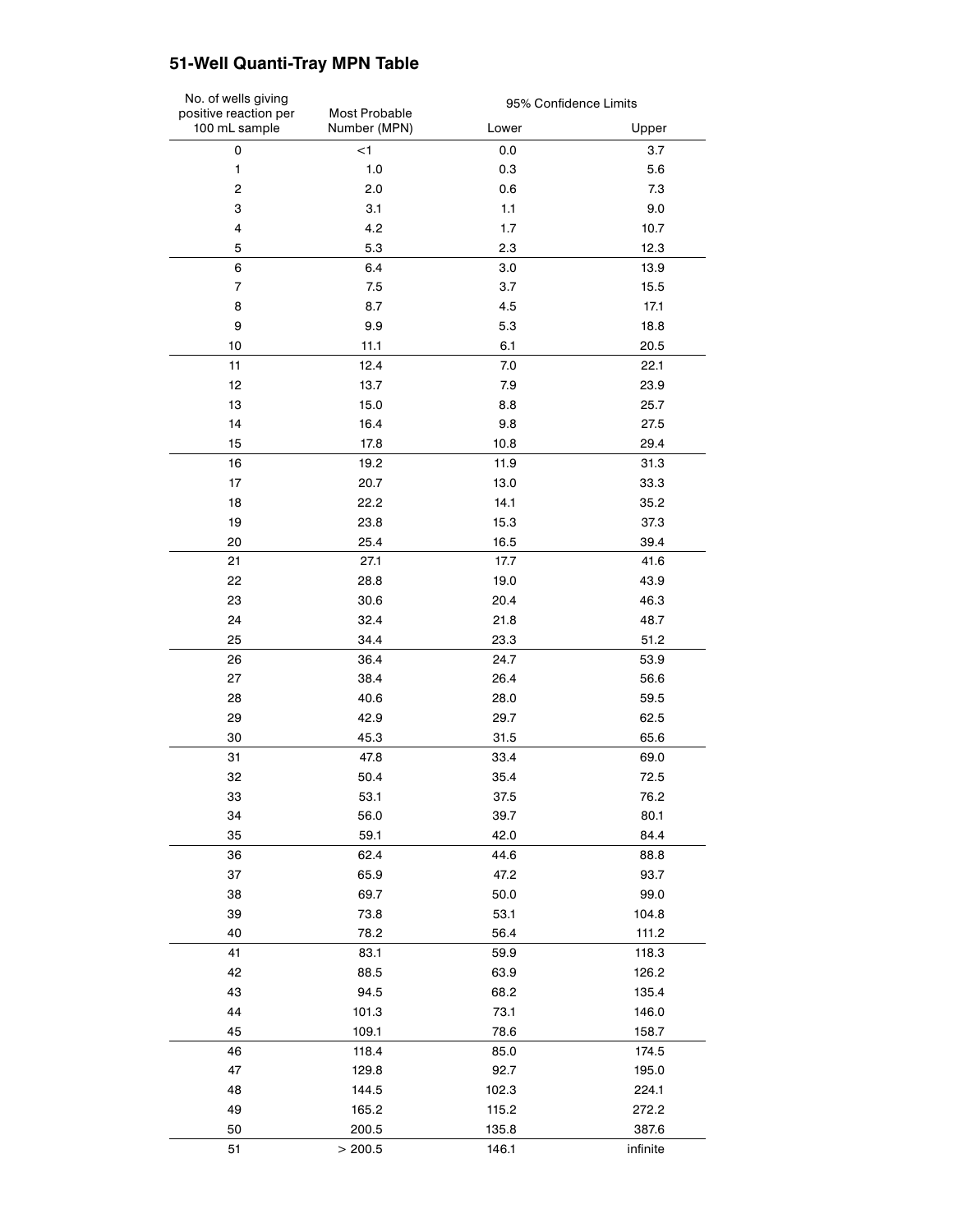### **Introduction**

Les plateaux Quanti-Tray d'IDEXX, spécialement conçus pour des numérations bactériennes sur des échantillons de 100 millilitres, font appel à la technologie Defined Substrate Technology d'IDEXX basée sur l'utilisation de réactifs. Versez le mélange réactif/échantillon dans un Quanti-Tray, placez ensuite le tout dans le Quanti-Tray Sealer et procédez à l'incubation du mélange selon les instructions accompagnant les réactifs. Comptez ensuite le nombre de cupules positives et référez-vous à la table ci-dessous pour déterminer le nombre le plus probable (NPP).

### **Contentu**

Cette boîte contient 100 Quanti-Tray stériles composés chacun de 51 cupules.

### **Mode d'emploi**

1. Prenez un Quanti-Tray et tenez-le à la verticale en veillant à orienter les cupules vers la paume de la main.



4. Versez directement le mélange réactif/échantillon dans le Quanti-Tray en évitant tout contact avec la languette d'aluminium. Laisser la mousse se dissiper.



2. Appuyez sur la partie supérieure du Quanti-Tray afin qu'il vienne se loger dans la paume de la main.



5. Placez le Quanti-Tray rempli d'échantillons sur le porte-plateau en caoutchouc du Quanti-Tray Sealer en veillant à orienter les cupules (parties en plastique) vers le bas afin qu'elles viennent s'encastrer parfaitement dans le porte-plateau.



**Services techniques IDEXX 00800-4339-9111 www.idexx.fr/eau**

3. Ouvrez le Quanti-Tray en écartant la languette en aluminium des cupules. Evitez tout contact avec la partie intérieure de l'aluminium ou du plateau.



- 6. Scellez le Quanti-Tray conformément aux instructions accompagnant le Sealer.
- 7. Incubez conformément aux instructions accompagnant le réactif.
- 8. Comptez le nombre de cupules positives, puis référez-vous à la table NPP au verso pour déterminer le nombre le plus probable (NPP).
- 9. Débarrassez-vous du milieu en suivant les bonnes pratiques de laboratoire.



Quanti-Tray et Defined Substrate Technology sont des marques de fabrique ou des marques déposées d'IDEXX Laboratories, Inc. aux États-Unis et/ou dans d'autres pays. Protégé par les brevets américains n° 5,518,892; 5,620,895; and/or 5,753,456. Autres brevets en cours d'enregistrement.

Version Française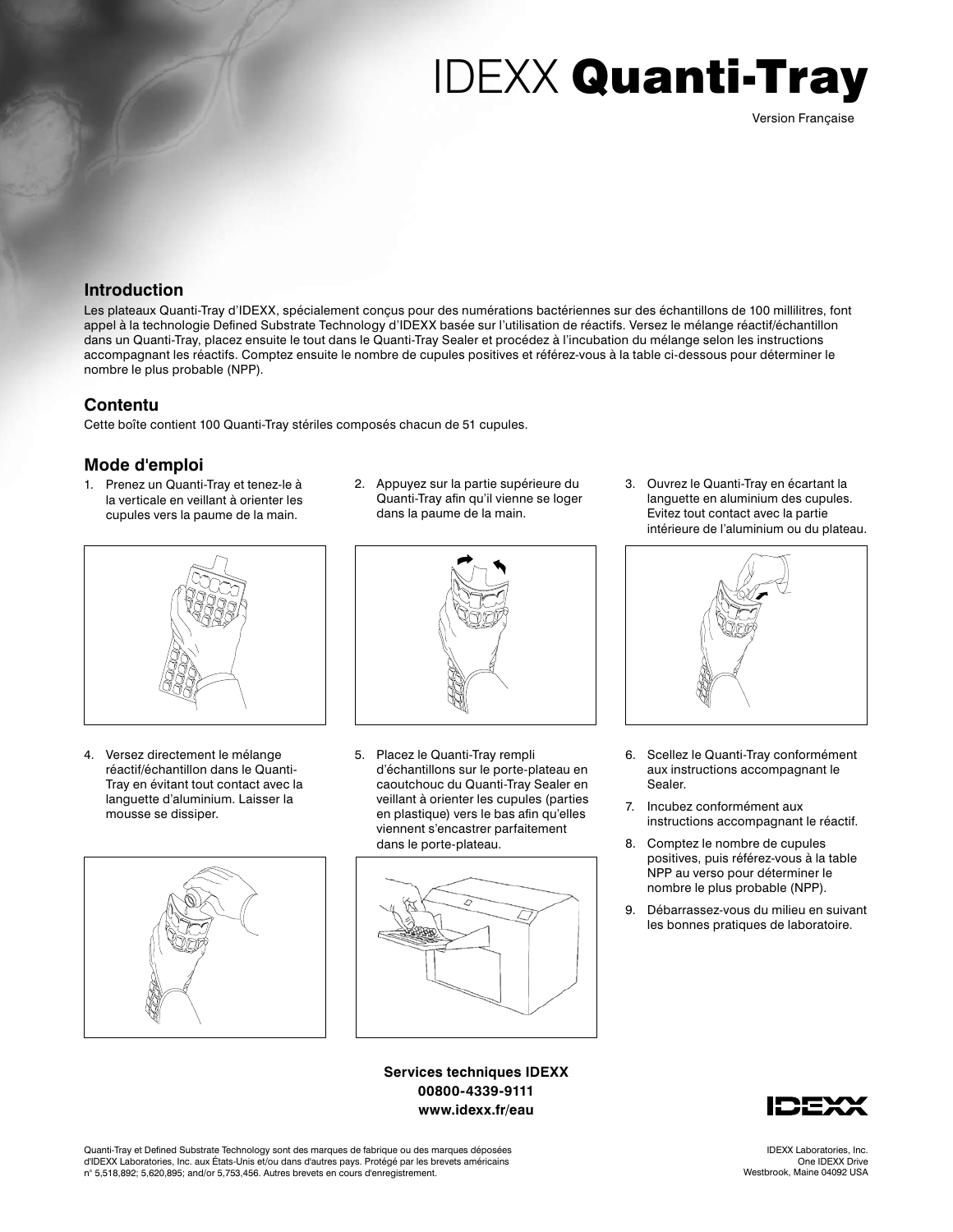### **Table NPP du Quanti-Tray a "51 Cupules"**

| Nombre de cupules<br>donnant une               |                            | Limites de confiance à 95% |                |
|------------------------------------------------|----------------------------|----------------------------|----------------|
| réaction positive par<br>échantillon de 100 ml | Nombre le plus<br>probable | Minimum                    | Maximum        |
| 0                                              | $<$ 1                      | 0.0                        | 3.7            |
| 1                                              | 1.0                        | 0.3                        | 5.6            |
| 2                                              | 2.0                        | 0.6                        | 7.3            |
| 3                                              | 3.1                        | 1.1                        | 9.0            |
| 4                                              | 4.2                        | 1.7                        | 10.7           |
| 5                                              | 5.3                        | 2.3                        | 12.3           |
| 6                                              | 6.4                        | 3.0                        | 13.9           |
| $\overline{7}$                                 | 7.5                        | 3.7                        | 15.5           |
| 8                                              | 8.7                        | 4.5                        | 17.1           |
| 9                                              | 9.9                        | 5.3                        | 18.8           |
| 10                                             | 11.1                       | 6.1                        | 20.5           |
| 11                                             | 12.4                       | 7.0                        | 22.1           |
| 12                                             | 13.7                       | 7.9                        | 23.9           |
| 13                                             | 15.0                       | 8.8                        | 25.7           |
| 14                                             | 16.4                       | 9.8                        | 27.5           |
| 15                                             | 17.8                       | 10.8                       | 29.4           |
| 16                                             | 19.2                       | 11.9                       | 31.3           |
| 17                                             | 20.7                       | 13.0                       | 33.3           |
| 18                                             | 22.2                       | 14.1                       | 35.2           |
| 19                                             | 23.8                       | 15.3                       | 37.3           |
| 20                                             | 25.4                       | 16.5                       | 39.4           |
| 21                                             | 27.1                       | 17.7                       | 41.6           |
| 22                                             | 28.8                       | 19.0                       | 43.9           |
| 23                                             | 30.6                       | 20.4                       | 46.3           |
| 24                                             | 32.4                       | 21.8                       | 48.7           |
| 25                                             | 34.4                       | 23.3                       | 51.2           |
| 26                                             | 36.4                       | 24.7                       | 53.9           |
| 27                                             | 38.4                       | 26.4                       | 56.6           |
| 28                                             | 40.6                       | 28.0                       | 59.5           |
| 29                                             | 42.9                       | 29.7                       | 62.5           |
| 30                                             | 45.3                       | 31.5                       | 65.6           |
| 31                                             | 47.8                       | 33.4                       | 69.0           |
| 32                                             | 50.4                       | 35.4                       | 72.5           |
| 33                                             | 53.1                       | 37.5                       | 76.2           |
| 34                                             | 56.0                       | 39.7                       | 80.1           |
| 35                                             | 59.1                       | 42.0                       | 84.4           |
| 36                                             | 62.4                       | 44.6                       | 88.8           |
| 37                                             | 65.9                       | 47.2                       | 93.7           |
| 38                                             | 69.7                       | 50.0                       | 99.0           |
| 39                                             | 73.8                       | 53.1                       | 104.8          |
| 40                                             | 78.2                       | 56.4                       | 111.2          |
| 41                                             | 83.1                       | 59.9                       | 118.3          |
| 42                                             | 88.5                       | 63.9                       | 126.2          |
| 43                                             | 94.5                       | 68.2                       | 135.4          |
| 44                                             | 101.3                      | 73.1                       | 146.0          |
| 45                                             | 109.1                      | 78.6                       | 158.7          |
| 46                                             | 118.4                      | 85.0                       | 174.5          |
| 47                                             | 129.8                      | 92.7                       | 195.0          |
| 48                                             | 144.5                      | 102.3                      | 224.1          |
| 49                                             |                            |                            |                |
| 50                                             | 165.2<br>200.5             | 115.2<br>135.8             | 272.2<br>387.6 |
|                                                |                            |                            |                |
| 51                                             | > 200.5                    | 146.1                      | infini         |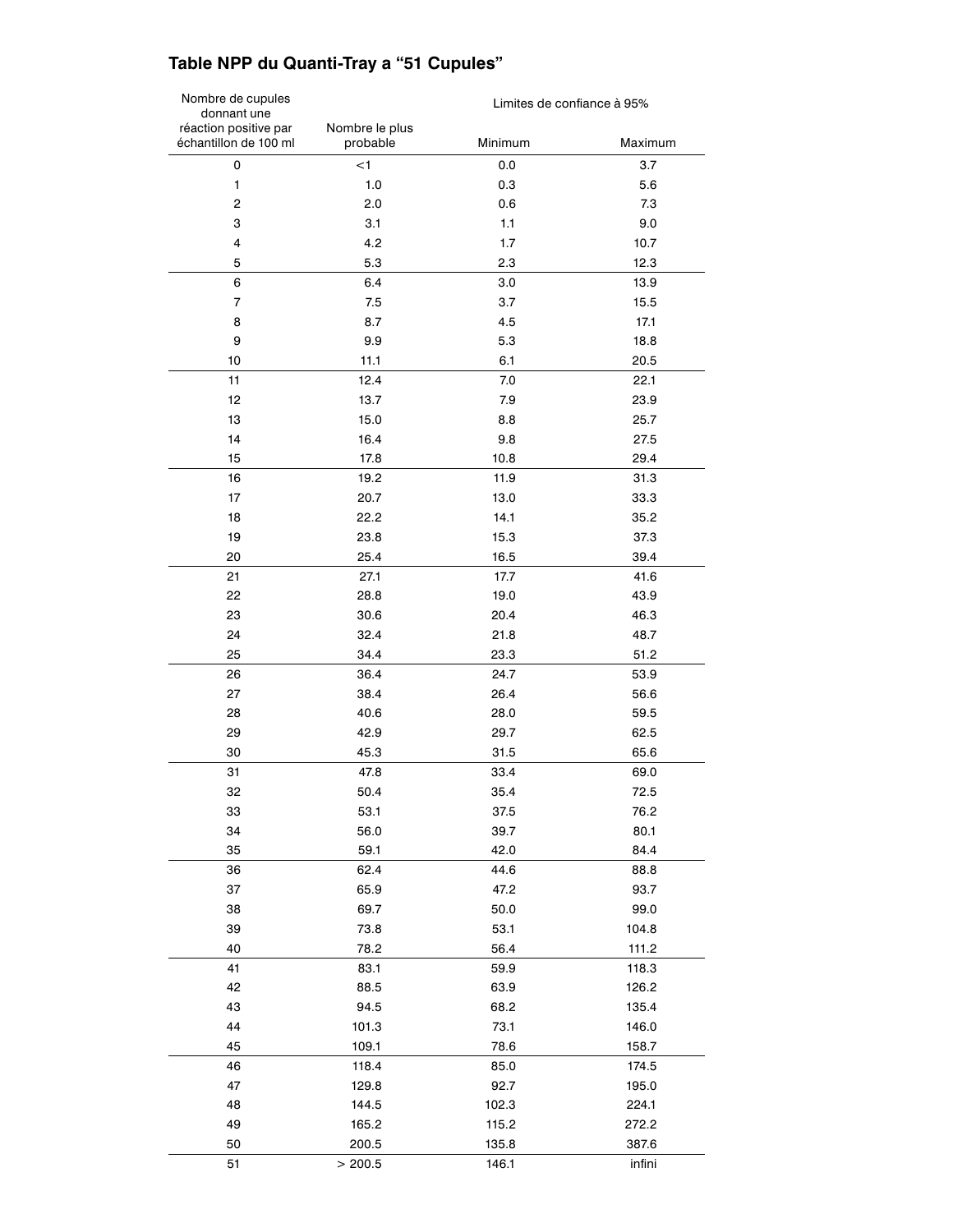### **Introduzione**

Quanti-Tray IDEXX sono concepiti per fornire la densità batterica (quantitativa) di campioni da 100 mL utilizzando reagenti Defined Substrate Technology IDEXX. Aggiungere la miscela di reagente/campione ad un Quanti-Tray, inserire quest'ultimo nel Quanti-Tray Sealer ed incubare in conformità alle istruzioni fornite con il reagente. Contare quindi il numero di pozzetti positivi e, con l'ausilio della tabella MPN allegata, determinare il numero più probabile (MPN).

### **Contenuto**

Questa confezione contiene Quanti-Tray sterili, a 51 pozzetti.

### **Istruzioni per l'uso**

- 1. Con una mano, tenere il Quanti-Tray in posizione verticale, con il lato dei pozzetti rivolto verso il palmo.
- 2. Comprimere la parte superiore del Quanti-Tray in modo da fletterlo verso il palmo.



4. Versare direttamente la miscela di reagente/campione nel Quanti-Tray, evitando di toccare la linguetta in alluminio. Consentire alla schiuma di sedimentare.



5. Una volta versata la miscela, collocare il Quanti-Tray nel portapozzetti in gomma del Quanti-Tray Sealer, con il lto dei pozzetti (in plastica) rivolto verso il basso, in modo da assicurarne il corretto posizionamento.





**Supporto Tecnico IDEXX 00800-4339-9111 www.idexx.it/acqua**

3. Aprire il Quanti-Tray tirando la linguetta in alluminio in direzione opposta al lato dei pozzetti. Evitare di toccare la parte interna del foglio protettivo in alluminio o del dispositivo a pozzetti.



- 6. Sigillare secondo le istruzioni del Quanti-Tray Sealer.
- 7. Incubare secondo le istruzioni fornite con il reagente.
- 8. Contare i pozzetti positivi e consultare la tabella MPN sul retro del foglio delle istruzioni, per individuare il numero più probabile. (MPN) corretto.
- 9. Eliminare el terreno in accordo alle Buone pratiche di laboratorio.



Quanti-Tray e Defined Substrate Technology sono marchi di proprietà di, e/o registrati da, IDEXX Laboratories, Inc. e protetti negli Stati Uniti e/o in altri paesi. Protetto dai brevetti degli U.S.A. nn. 5,518,892; 5,620,895; and/or 5,753,456. Altre domande di brevetto pendenti.

Version Italiano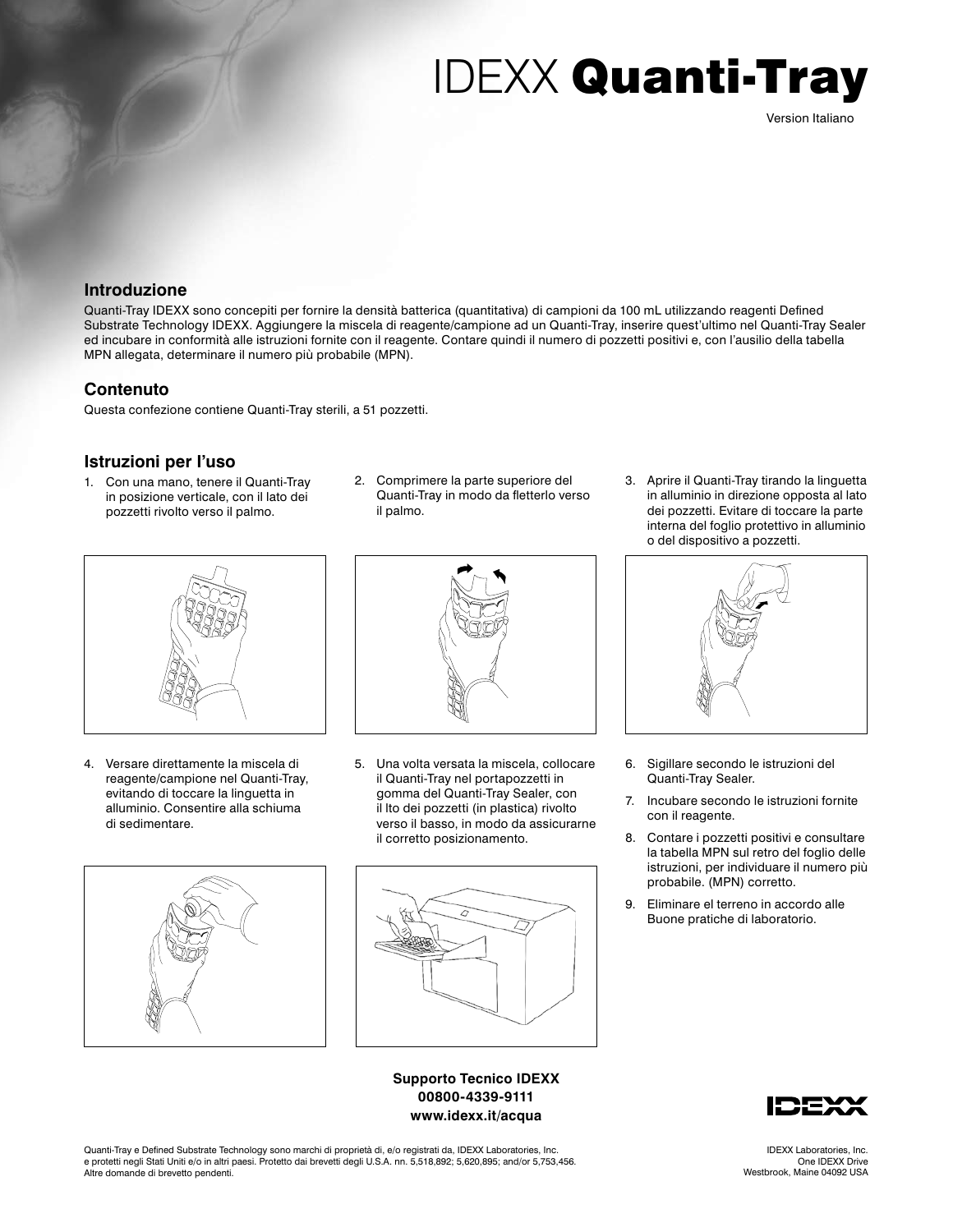### **Tabella MPN Quanti-Tray a 51 pozzetti**

| N° di pozzetti positivi<br>in un campione da<br>100 ml | Numero piú<br>probabile | Limiti fiduciali del<br>95% Inferiore | Limiti fiduciali del<br>95% Superiore |
|--------------------------------------------------------|-------------------------|---------------------------------------|---------------------------------------|
| 0                                                      | $<$ 1                   | 0.0                                   | 3.7                                   |
| 1                                                      | 1.0                     | 0.3                                   | 5.6                                   |
| $\overline{c}$                                         | 2.0                     | 0.6                                   | 7.3                                   |
| 3                                                      | 3.1                     | 1.1                                   | 9.0                                   |
| $\overline{\mathbf{4}}$                                | 4.2                     | 1.7                                   | 10.7                                  |
| 5                                                      | 5.3                     | 2.3                                   | 12.3                                  |
| 6                                                      | 6.4                     | 3.0                                   | 13.9                                  |
| $\overline{7}$                                         | 7.5                     | 3.7                                   | 15.5                                  |
| 8                                                      | 8.7                     | 4.5                                   | 17.1                                  |
| 9                                                      | 9.9                     | 5.3                                   | 18.8                                  |
| 10                                                     | 11.1                    | 6.1                                   | 20.5                                  |
| 11                                                     | 12.4                    | 7.0                                   | 22.1                                  |
| 12                                                     | 13.7                    | 7.9                                   | 23.9                                  |
| 13                                                     | 15.0                    | 8.8                                   | 25.7                                  |
| 14                                                     | 16.4                    | 9.8                                   | 27.5                                  |
| 15                                                     | 17.8                    | 10.8                                  | 29.4                                  |
| 16                                                     | 19.2                    | 11.9                                  | 31.3                                  |
| 17                                                     | 20.7                    | 13.0                                  | 33.3                                  |
| 18                                                     | 22.2                    | 14.1                                  | 35.2                                  |
| 19                                                     | 23.8                    | 15.3                                  | 37.3                                  |
| 20                                                     | 25.4                    | 16.5                                  | 39.4                                  |
| 21                                                     | 27.1                    | 17.7                                  | 41.6                                  |
| 22                                                     | 28.8                    | 19.0                                  | 43.9                                  |
| 23                                                     | 30.6                    | 20.4                                  | 46.3                                  |
| 24                                                     | 32.4                    | 21.8                                  | 48.7                                  |
| 25                                                     | 34.4                    | 23.3                                  | 51.2                                  |
| 26                                                     | 36.4                    | 24.7                                  | 53.9                                  |
| 27                                                     | 38.4                    | 26.4                                  | 56.6                                  |
| 28                                                     | 40.6                    | 28.0                                  | 59.5                                  |
| 29                                                     | 42.9                    | 29.7                                  | 62.5                                  |
| 30                                                     | 45.3                    | 31.5                                  | 65.6                                  |
| 31                                                     | 47.8                    | 33.4                                  | 69.0                                  |
| 32                                                     | 50.4                    | 35.4                                  | 72.5                                  |
| 33                                                     | 53.1                    | 37.5                                  | 76.2                                  |
| 34                                                     | 56.0                    | 39.7                                  | 80.1                                  |
| 35                                                     | 59.1                    | 42.0                                  | 84.4                                  |
| 36                                                     | 62.4                    | 44.6                                  | 88.8                                  |
| 37                                                     | 65.9                    | 47.2                                  | 93.7                                  |
| 38                                                     | 69.7                    | 50.0                                  | 99.0                                  |
| 39                                                     | 73.8                    | 53.1                                  | 104.8                                 |
| 40                                                     | 78.2                    | 56.4                                  | 111.2                                 |
| 41                                                     | 83.1                    | 59.9                                  | 118.3                                 |
| 42                                                     | 88.5                    | 63.9                                  | 126.2                                 |
| 43                                                     | 94.5                    | 68.2                                  | 135.4                                 |
| 44                                                     | 101.3                   | 73.1                                  | 146.0                                 |
| 45                                                     | 109.1                   | 78.6                                  | 158.7                                 |
| 46                                                     | 118.4                   | 85.0                                  | 174.5                                 |
| 47                                                     | 129.8                   | 92.7                                  | 195.0                                 |
| 48                                                     | 144.5                   | 102.3                                 | 224.1                                 |
| 49                                                     | 165.2                   | 115.2                                 | 272.2                                 |
| 50                                                     | 200.5                   | 135.8                                 | 387.6                                 |
| 51                                                     | > 200.5                 | 146.1                                 | Infinito                              |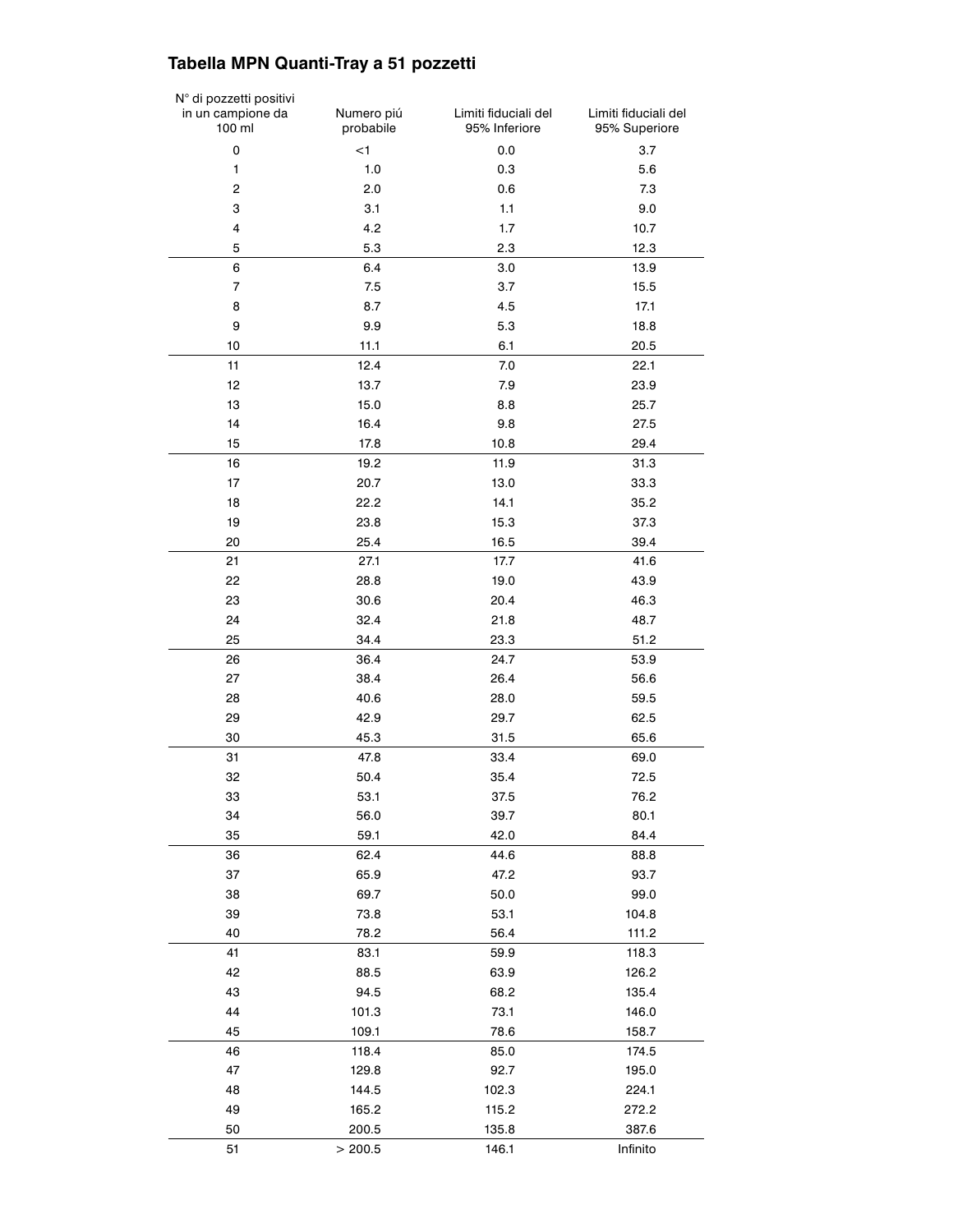### **Introducción**

Los dispositivos Quanti-Tray de IDEXX están diseñados para producir recuentos bacterianos cuantificados de muestras de 100 mL, al ser utilizadas con productos de reactivos de la Tecnología del Sustrato Definido (Defined Substrate Technology) de IDEXX. Agregue la mezcla de reactivo y muestra a un dispositivo Quanti-Tray, séllelo en el Quanti-Tray Sealer (Sellador) e incúbela según las instrucciones del reactivo. Luego cuente el número de celdas positivas y utilice la tabla de NMP adjunta para determinar el Número Más Probable (NMP).

### **Contenido**

Este paquete contiene 100 dispositivos Quanti-Tray estériles, de 51 celdas c/u.

### **Instrucciones para el usuario**

1. Sostenga en una mano el dispositivo Quanti-Tray en posición vertical, con el lado de las celdas orientado hacia la palma.



4. Vierta la mezcla de reactivo y la muestra directamente dentro de el dispositivo Quanti-Tray, evitando tocar la lengüeta metálica. Deja reposar la espuma.



2. Apriete la parte superior de el dispositivo Quanti-Tray de modo de doblarla hacia la palma.



5. Coloque el dispositivo Quanti-Tray 0lleno de muestra sobre el portadispositivo de goma del sellador Quanti-Tray, orientando el lado de las celdas (plásticas) del dispositivo hacia abajo de manera que quepa en el portadispositivo.



**Soporte técnico de IDEXX 00800-4339-9111 www.idexx.es/agua**

3. Abra el dispositivo Quanti-Tray desprendiendo la lengüeta metálica del lado que contiene las celdas. Evite tocar el interior del metal o del dispositivo.



- 6. Selle el dispositivo según las instrucciones del sellador.
- 7. Incube de acuerdo con las instrucciones del reactivo.
- 8. Cuente las celdas positivas. Para determinar el número más probable, recurra a la tabla NMP al dorso de esta hoja de instrucciones.
- 9. Verter el medio de cultivo conforme a Buenas Prácticas del Laboratorio.



Quanti-Tray y Defined Substrate Technology son marcas o marcas registradas de IDEXX Laboratories, Inc. en los Estados Unidos y/o otros paises. Patente norteamericanas numero 5,518,892; 5,620,895; and/or 5,753,456. Otras patentes pendientes de concesión.

IDEXX Laboratories, Inc. One IDEXX Drive Westbrook, Maine 04092 USA

Versíon Español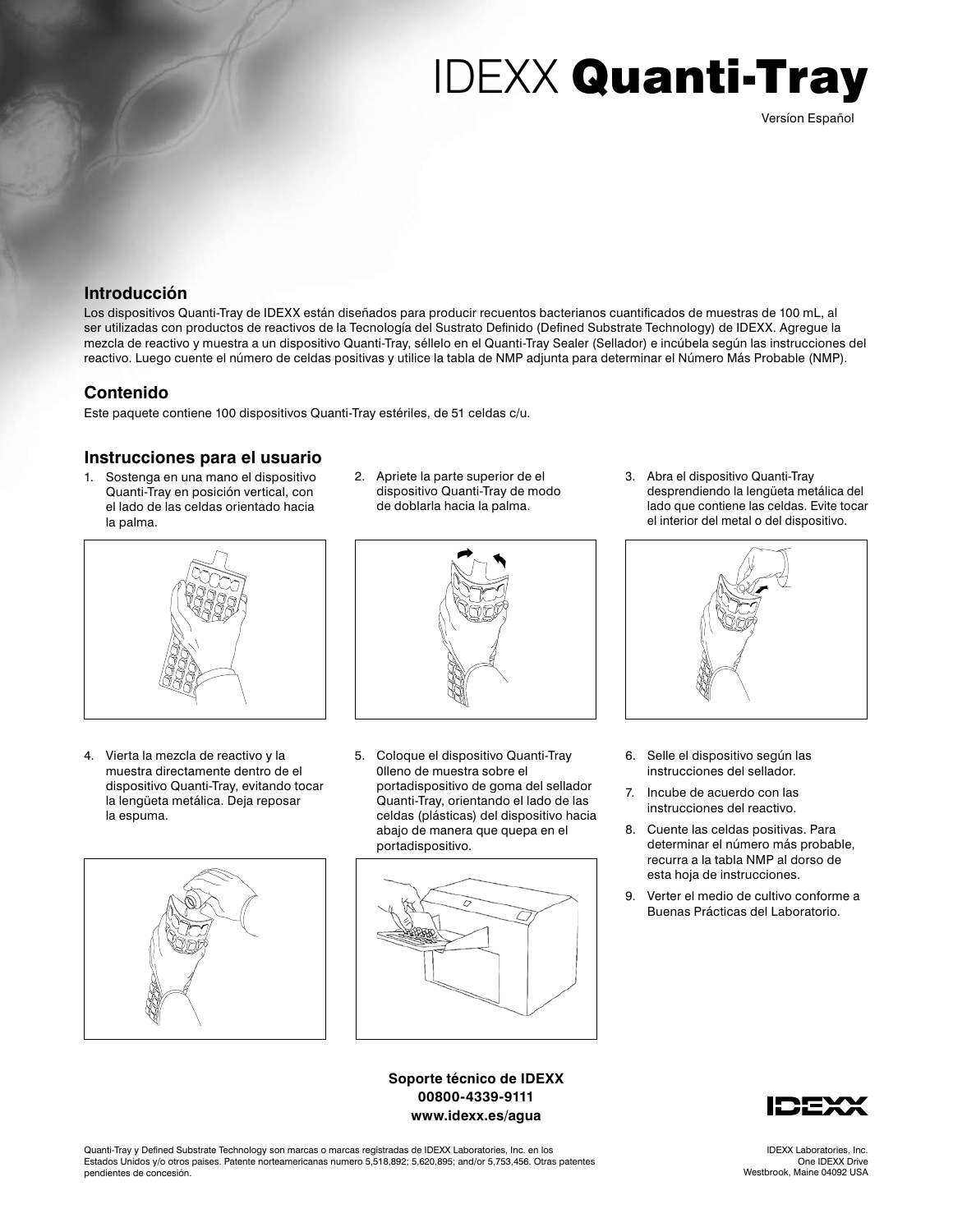### **Tabla de NMP para dispositivo Quanti-Tray de 51 celdas**

| Nº de celdas que<br>producen una | Límites de confianza del 95% |          |          |
|----------------------------------|------------------------------|----------|----------|
| reacción positiva, por           | Número más                   |          |          |
| muestra de 100 ml                | probable                     | Inferior | Superior |
| 0                                | $<$ 1                        | 0.0      | 3.7      |
| $\mathbf{1}$                     | 1.0                          | 0.3      | 5.6      |
| $\mathbf 2$                      | 2.0                          | 0.6      | 7.3      |
| 3                                | 3.1                          | $1.1$    | 9.0      |
| 4                                | 4.2                          | 1.7      | 10.7     |
| 5                                | 5.3                          | 2.3      | 12.3     |
| 6                                | 6.4                          | 3.0      | 13.9     |
| $\overline{7}$                   | 7.5                          | 3.7      | 15.5     |
| 8                                | 8.7                          | 4.5      | 17.1     |
| 9                                | 9.9                          | 5.3      | 18.8     |
| 10                               | 11.1                         | 6.1      | 20.5     |
| 11                               | 12.4                         | 7.0      | 22.1     |
| 12                               | 13.7                         | 7.9      | 23.9     |
| 13                               | 15.0                         | 8.8      | 25.7     |
| 14                               | 16.4                         | 9.8      | 27.5     |
| 15                               | 17.8                         | 10.8     | 29.4     |
| 16                               | 19.2                         | 11.9     | 31.3     |
| 17                               | 20.7                         | 13.0     | 33.3     |
| 18                               | 22.2                         | 14.1     | 35.2     |
| 19                               | 23.8                         | 15.3     | 37.3     |
| 20                               | 25.4                         | 16.5     | 39.4     |
| 21                               | 27.1                         | 17.7     | 41.6     |
| 22                               | 28.8                         | 19.0     | 43.9     |
| 23                               | 30.6                         | 20.4     | 46.3     |
| 24                               | 32.4                         | 21.8     | 48.7     |
| 25                               | 34.4                         | 23.3     | 51.2     |
| 26                               | 36.4                         | 24.7     | 53.9     |
| 27                               | 38.4                         | 26.4     | 56.6     |
| 28                               | 40.6                         | 28.0     | 59.5     |
| 29                               | 42.9                         | 29.7     | 62.5     |
| 30                               | 45.3                         | 31.5     | 65.6     |
| 31                               | 47.8                         | 33.4     | 69.0     |
| 32                               | 50.4                         | 35.4     | 72.5     |
| 33                               | 53.1                         | 37.5     | 76.2     |
| 34                               | 56.0                         | 39.7     | 80.1     |
| 35                               | 59.1                         | 42.0     | 84.4     |
| 36                               | 62.4                         | 44.6     | 88.8     |
| 37                               | 65.9                         | 47.2     | 93.7     |
| 38                               | 69.7                         | 50.0     | 99.0     |
| 39                               | 73.8                         | 53.1     | 104.8    |
| 40                               | 78.2                         | 56.4     | 111.2    |
| 41                               | 83.1                         | 59.9     | 118.3    |
| 42                               | 88.5                         | 63.9     | 126.2    |
| 43                               | 94.5                         | 68.2     | 135.4    |
| 44                               | 101.3                        | 73.1     | 146.0    |
| 45                               | 109.1                        | 78.6     | 158.7    |
| 46                               | 118.4                        | 85.0     | 174.5    |
| 47                               | 129.8                        | 92.7     | 195.0    |
| 48                               | 144.5                        | 102.3    | 224.1    |
| 49                               | 165.2                        | 115.2    | 272.2    |
| 50                               | 200.5                        | 135.8    | 387.6    |
| 51                               | > 200.5                      | 146.1    | infinito |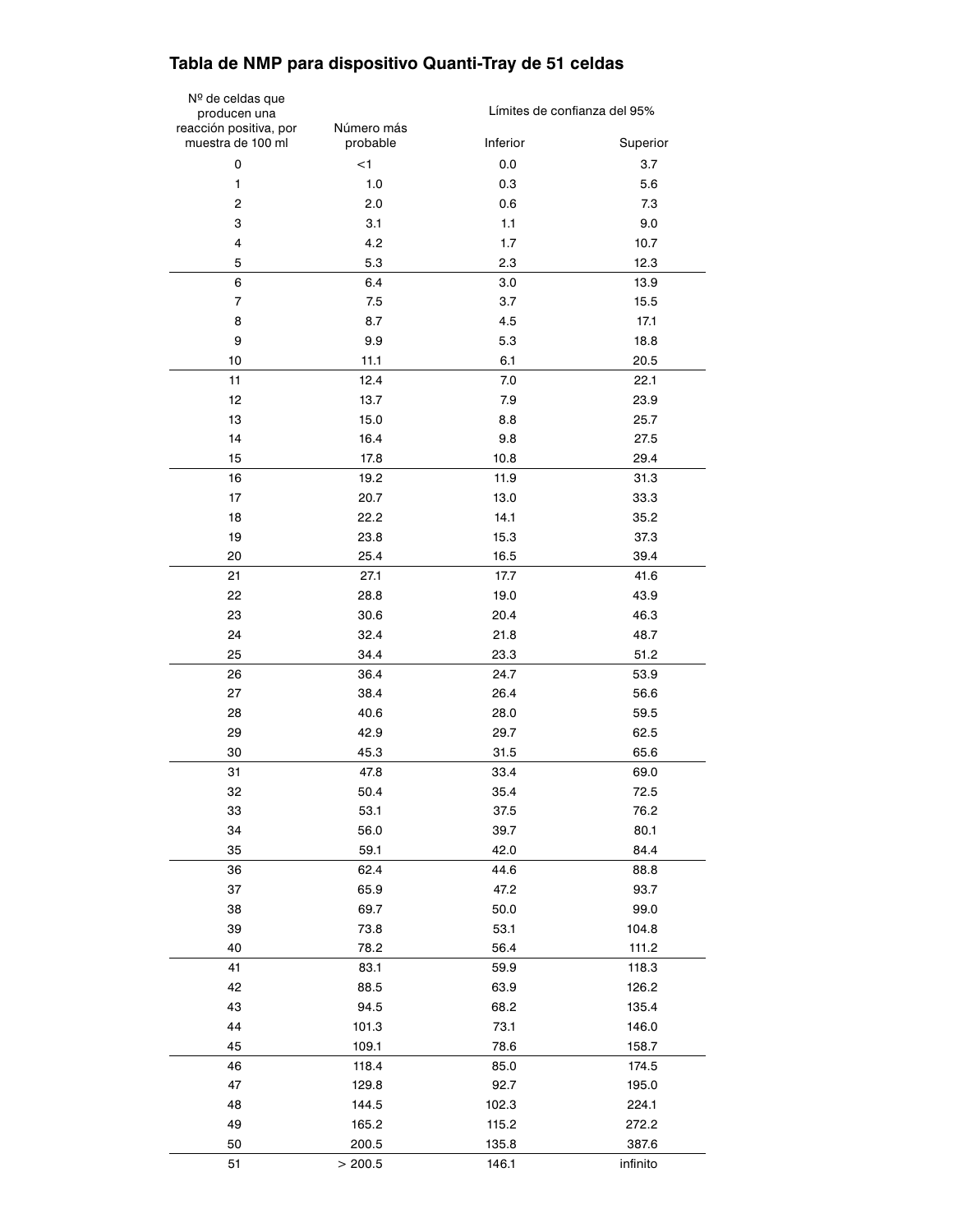Deutsch Version

### **Einführung**

Quanti-Tray von IDEXX dienen zur quantitativen Bakterienzählung in 100-mL-Proben unter Verwendung von IDEXX Defined Substrate Technology-Reagenzien. Die Mischung aus Probe und Reagenz in einen Quanti-Tray geben, diesen in einem Quanti-Tray-Versiegelungsgerät verschließen und laut Reagenz-Packungsbeilage inkubieren. Anschließend die Anzahl der positiven Vertiefungen zählen und mit der beigefügten MPN-Tabelle die "Wahrscheinlichste Anzahl" (MPN) bestimmen.

### **Inhalt**

Diese Packung enthält 100 sterile Quanti-Tray mit jeweils 51 Vertiefungen.

### **Gebrauchsanweisung**

- 1. Quanti-Tray mit einer Hand fassen und senkrecht halten, wobei die Seite mit den Vertiefungen zur Handfläche zeigt.
- 2. Den oberen Teil des Quanti-Trays zusammendrücken, so daß sich der Träger zur Handfläche hin biegt.



4. Die Mischung aus Probe und Reagenz direkt in einen Quanti-Tray gießen. Dabei eine Berührung der Folienlasche vermeiden. Schaum einwirken lassen.





5. Den mit der Probe gefüllten Quanti-Tray auf die Gummi-Trägerunterlage des Quanti-Tray-Versiegelungsgeräts stellen. Die Seite mit den Vertiefungen (Kunststoff) des Quanti-Trays muß dabei nach unten weisen, damit sie in die Unterlage paßt.



**IDEXX Technischer Dienst 00800-4339-9111 www.idexx.de/wasser**

3. Quanti-Tray öffnen, indem die Folienlasche von der Seite mit den Vertiefungen abgezogen wird. Die Innenseite der Folie oder des Trays nicht berühren.



- 6. Das Verschließen erfolgt laut Anweisungen für das Versiegelungsgerät.
- 7. Entsprechend den Reagenzanweisungen inkubieren.
- 8. Die positiven Vertiefungen zählen und mit Hilfe der MPN-Tabelle auf der Rückseite dieser Packungsbeilage die Wahrscheinlichste Anzahl (MPN) ermitteln.
- 9. Entsorgen Sie die Quanti-Trays gemäß guter Laborpraxis.



Quanti-Tray und Defined Substrate Technology sind Schutzmarken oder eingetragene Schutzmarken von IDEXX Laboratories, Inc. in den Vereinigten Staaten und/oder in anderen Ländern. Geschützt durch U.S.-Patent Nummern 5,518,892; 5,620,895; and/or 5,753,456. Andere Patenten angemeldet.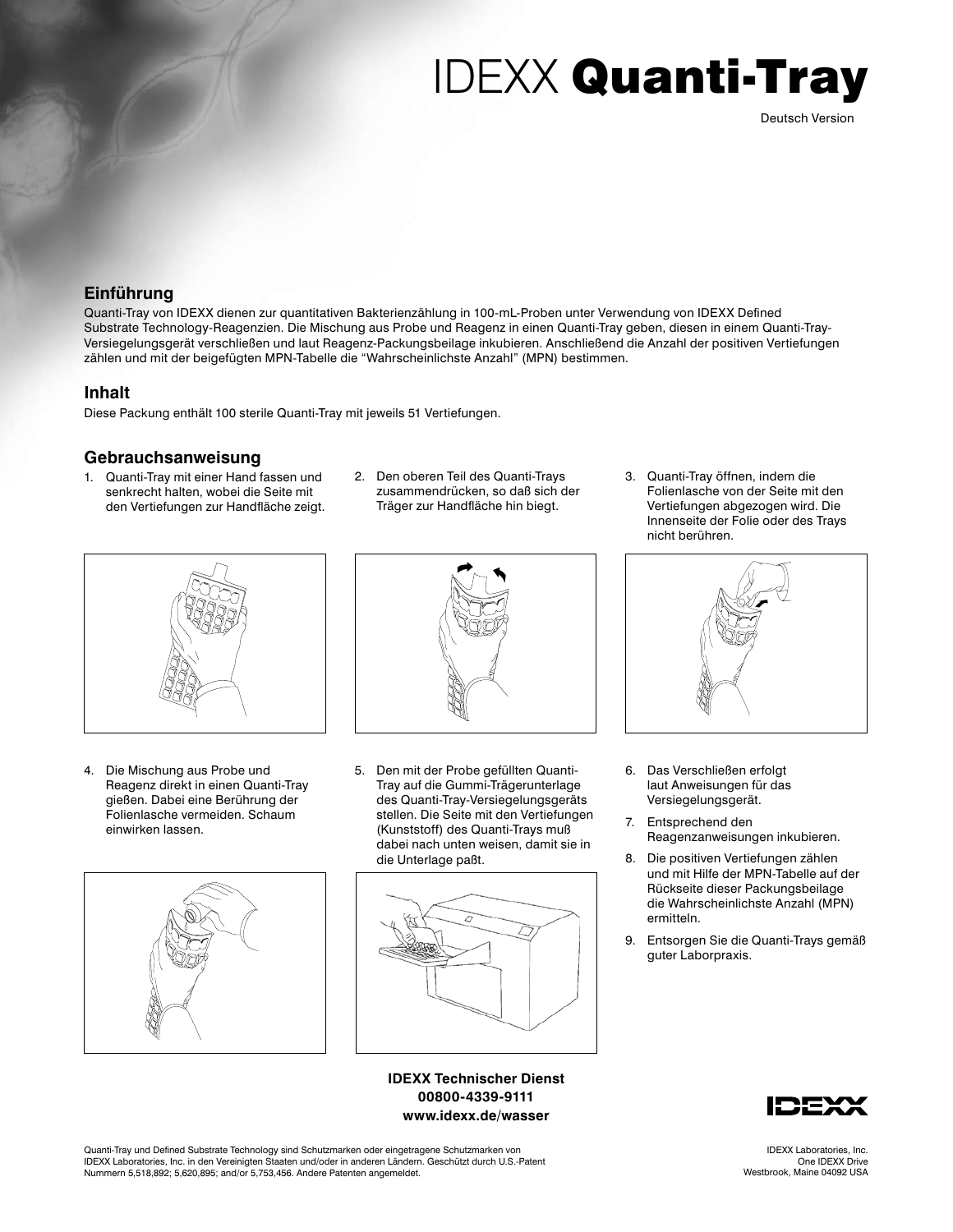### **MPN-Tabelle für Quanti-Tray mit 51 Vertiefungen**

| Anzahl der<br>Vertiefungen, die bei<br>einer 100-ml-Probe | Wahrscheinlichste | 95% Vertrauensgrenze |        |
|-----------------------------------------------------------|-------------------|----------------------|--------|
| positiv reagieren                                         | Anzahl            | Untere               | Obere  |
| 0                                                         | $<$ 1             | 0.0                  | 3.7    |
| 1                                                         | 1.0               | 0.3                  | 5.6    |
| $\overline{c}$                                            | 2.0               | 0.6                  | 7.3    |
| 3                                                         | 3.1               | $1.1$                | 9.0    |
| 4                                                         | 4.2               | 1.7                  | 10.7   |
| 5                                                         | 5.3               | 2.3                  | 12.3   |
| 6                                                         | 6.4               | 3.0                  | 13.9   |
| $\overline{7}$                                            | 7.5               | 3.7                  | 15.5   |
| 8                                                         | 8.7               | 4.5                  | 17.1   |
| 9                                                         | 9.9               | 5.3                  | 18.8   |
| 10                                                        | 11.1              | 6.1                  | 20.5   |
| 11                                                        | 12.4              | 7.0                  | 22.1   |
| 12                                                        | 13.7              | 7.9                  | 23.9   |
| 13                                                        | 15.0              | 8.8                  | 25.7   |
| 14                                                        | 16.4              | 9.8                  | 27.5   |
| 15                                                        | 17.8              | 10.8                 | 29.4   |
| 16                                                        | 19.2              | 11.9                 | 31.3   |
| 17                                                        | 20.7              | 13.0                 | 33.3   |
| 18                                                        | 22.2              | 14.1                 | 35.2   |
| 19                                                        | 23.8              | 15.3                 | 37.3   |
| 20                                                        | 25.4              | 16.5                 | 39.4   |
| 21                                                        | 27.1              | 17.7                 | 41.6   |
| 22                                                        | 28.8              | 19.0                 | 43.9   |
| 23                                                        | 30.6              | 20.4                 | 46.3   |
| 24                                                        | 32.4              | 21.8                 | 48.7   |
| 25                                                        | 34.4              | 23.3                 | 51.2   |
| 26                                                        | 36.4              | 24.7                 | 53.9   |
| 27                                                        | 38.4              | 26.4                 | 56.6   |
| 28                                                        | 40.6              | 28.0                 | 59.5   |
| 29                                                        | 42.9              | 29.7                 | 62.5   |
| 30                                                        | 45.3              | 31.5                 | 65.6   |
| 31                                                        | 47.8              | 33.4                 | 69.0   |
| 32                                                        | 50.4              | 35.4                 | 72.5   |
| 33                                                        | 53.1              | 37.5                 | 76.2   |
| 34                                                        | 56.0              | 39.7                 | 80.1   |
| 35                                                        | 59.1              | 42.0                 | 84.4   |
| 36                                                        | 62.4              | 44.6                 | 88.8   |
| 37                                                        | 65.9              | 47.2                 | 93.7   |
| 38                                                        | 69.7              | 50.0                 | 99.0   |
| 39                                                        | 73.8              | 53.1                 | 104.8  |
| 40                                                        | 78.2              | 56.4                 | 111.2  |
| 41                                                        | 83.1              | 59.9                 | 118.3  |
| 42                                                        | 88.5              | 63.9                 | 126.2  |
| 43                                                        | 94.5              | 68.2                 | 135.4  |
| 44                                                        | 101.3             | 73.1                 | 146.0  |
| 45                                                        | 109.1             | 78.6                 | 158.7  |
| 46                                                        | 118.4             | 85.0                 | 174.5  |
| 47                                                        | 129.8             | 92.7                 | 195.0  |
| 48                                                        | 144.5             | 102.3                | 224.1  |
| 49                                                        | 165.2             | 115.2                | 272.2  |
| 50                                                        | 200.5             | 135.8                | 387.6  |
| 51                                                        | > 200.5           | 146.1                | endlos |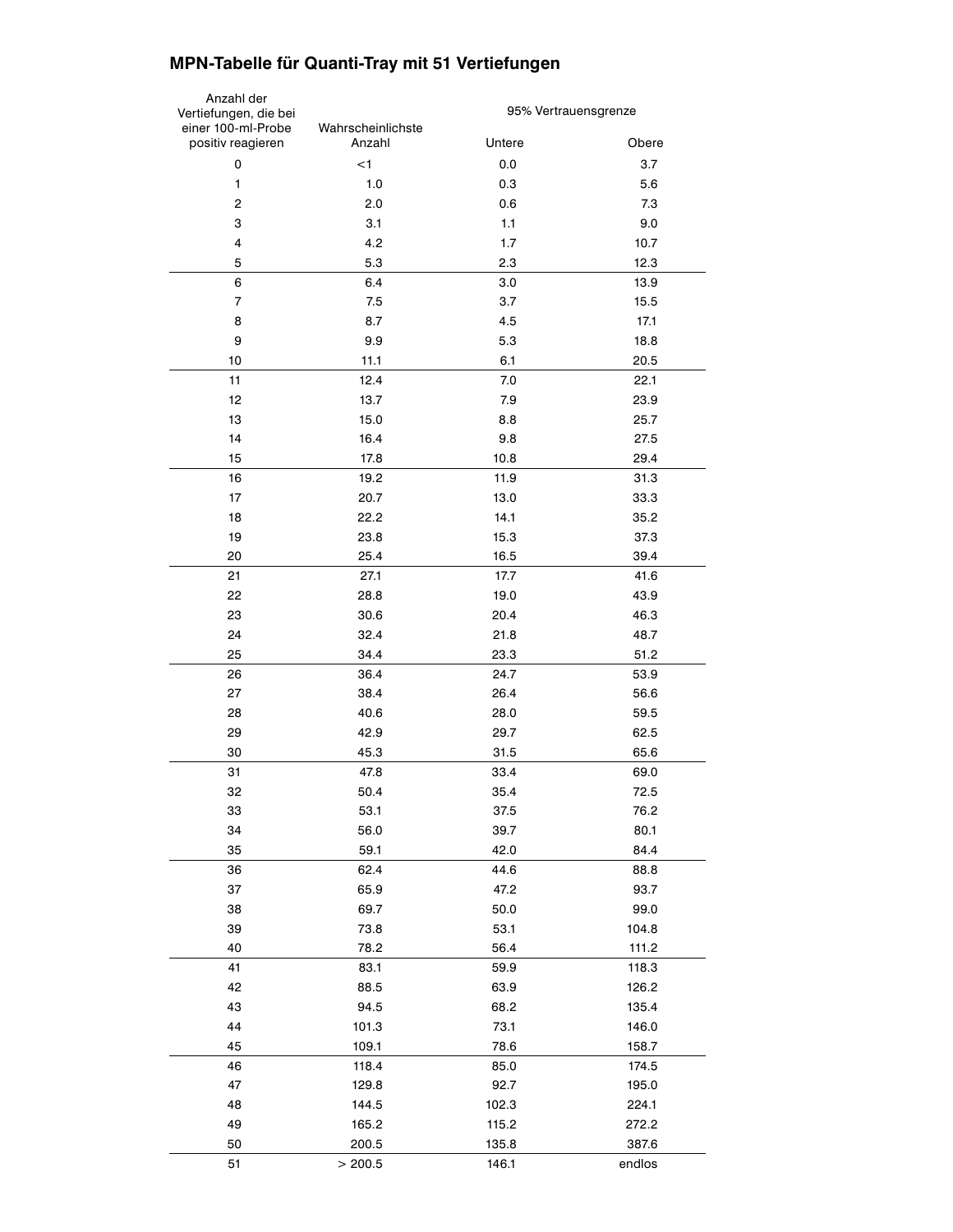#### 日本語版

### **はじめに**

IDEXX Quanti-Tray(QT-トレイ)は、IDEXXが特許を取得しているDefined Substrate Technology( 特定酵素基質法)に基づいたColilertを用い、検体 100mL中の最確数を測定する新しいシステムです。Colilertと検体の混合液をQuanti-Trayに加え、シーラーで封入し、取扱説明書に従い培養して ください。その後、陽性ウェル数を数え、添付の最確数(MPN)表を用いて、MPNを測定します。

### **内容**

このパッケージには、滅菌済みの 51 ウェル Quanti-Tray が 100個入っています。

### **操作手順**

1. ウェル側を手のひらに向けてトレイを垂直 に持ってください。



2. トレイが手のひらに向かって曲がるよう に、トレイの上部を強く握ってください。

3. トレイのつまみをウェル側から引き離し て、注入口を広げてください。トレイのつ まみ、またはトレイの内部に触れないよう にしてください。



4. トレイのつまみにかからないように直接、 Colilertと検体の混合液を注いでくださ い。気泡は軽く指ではじくように取り除い てください。



5. 検体の入ったトレイをシーラーのゴム製シ ートの上にウェル側を下に向けてセットし てください。



- 6. シーラーの取扱説明書に従って密封して ください。
- 7. Colilertの取扱説明書に従って培養してく ださい。
- 8. 陽性ウェル数を数え、添付の最確数 (MPN) 表を使用してMPNを求めてくだ さい。
- 9. 検体及びトレイの廃棄は、高圧滅菌してく ださい。

**ご質問やサポートに関しては以下にご連絡ください。 アイデックス ラボラトリーズ株式会社** TEL: 0422-71-5921 www.idexx.co.jp/water



Quanti-Tray および Defined Substrate Technology は米国および / または他国の IDEXX Laboratories, Inc. の商標または登録商標です。 以下の特許番<br>号の米国特許により保護されています。 5,518,892; 5,620,895; and/or 5,753,456. 他の特許は出願中です。

IDEXX Laboratories, Inc. One IDEXX Drive Westbrook, Maine 04092 USA